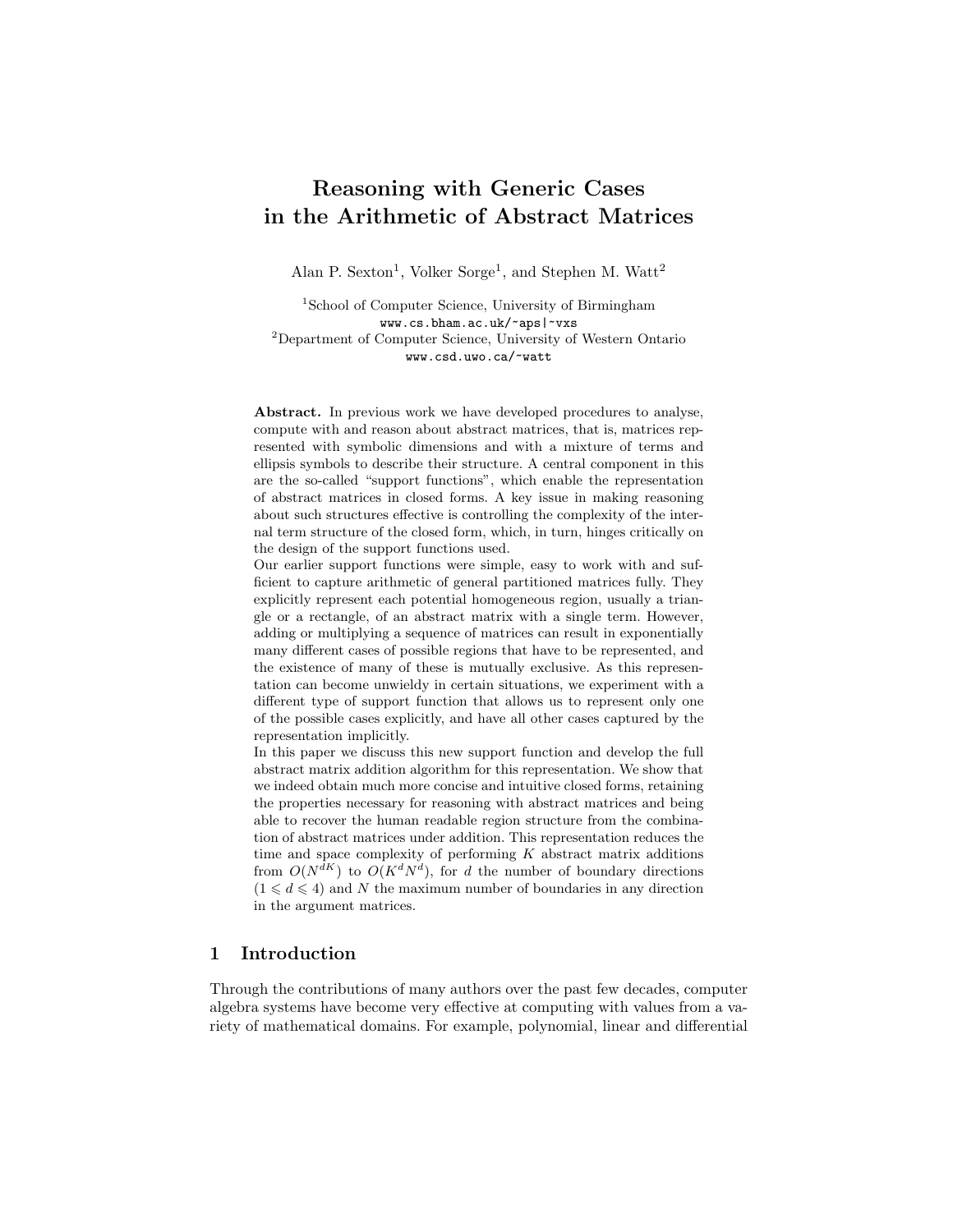algebra can be performed effectively with coefficients being arbitrary precision rational numbers, elements of finite fields, algebraic numbers, and so on. Computer algebra systems have had more difficulty working, not with a particular values from one of these domains, but rather with objects representing sets of values of particular forms. Simple examples would be to factor  $x^{2n} - 1$  or compute the determinant of the diagonal matrix  $diag(1, 4, \ldots, n^2)$  without specifying n. We call this working with "symbolic" or "abstract" values. In previous work we have given algorithms for a number of problems on such symbolic polynomials  $[8-10]$  and abstract matrices  $[5-7]$ . The common feature of this work is that it allows computations that simultaneously treat a number of cases.

In this article we concentrate on the problem of expressing abstract matrix arithmetic in a manner that allows more effective reasoning about the cases represented. As before, we consider the problem of arithmetic on structured symbolic matrices. These matrices will be made up of various regions, where a region is a closed polygonal area that can be homogeneously evaluated by a single term. Non-zero regions must be convex. The line segments that compose the region boundaries define lines that we call boundary lines. We allow the size of the matrices and the locations of the boundaries between the regions to be given symbolically, for example, an  $(h+k)\times(n+m)$  matrix made up of  $h\times n, h\times m, k\times n$ and  $k \times m$  blocks and defines a horizontal and a vertical boundary line (aside from the outer boundaries of the matrix). Our goal is to support automated reasoning and precisely stated algebraic algorithms on abstract matrices of this sort. We will refer throughout to special cases of block matrices, where the regions are rectangular submatrices, and banded matrices, where non-zero entries are confined to a diagonal band, comprising the main diagonal and zero or more diagonals on either side. We treat elsewhere the separate problem of obtaining the closed form expressions for each region from forms that express skipped entries with ellipses.

It would be a natural choice to represent these abstract matrices as having elements that are piecewise defined functions of the indices. However, matrix arithmetic quickly leads to an intractable situation. A chain of  $N$  arithmetic operations on matrices with  $K$  cases in their piecewise elements requires the analysis of  $K^N$  cases, each requiring simplification of boolean expressions to determine feasibility. Useful progress has been made in the scalar case for this problem [1], but we find that with matrices another approach is more fruitful.

Instead of representing the cases as logical conditions, we encode them algebraically with "support functions", in a manner we shall shortly make more precise. We are then able to handle multiple logical cases simultaneously via algebraic operations. We encounter one problem, however: when doing arithmetic without knowing how the region boundaries in one matrix relate to the region boundaries in the other, the generic case becomes overly complicated, with certain terms becoming mutually exclusive. For example, when adding an  $(h_1 + k_1) \times (n_1 + m_1)$  to an  $(h_2 + k_2) \times (n_2 + m_2)$  block matrix, the form of the result must satisfy all possible relative orderings  $h_1 \leq h_2, n_1 \leq n_2$ . Our earlier choice of support functions can cope with this issue, and, indeed, we have pre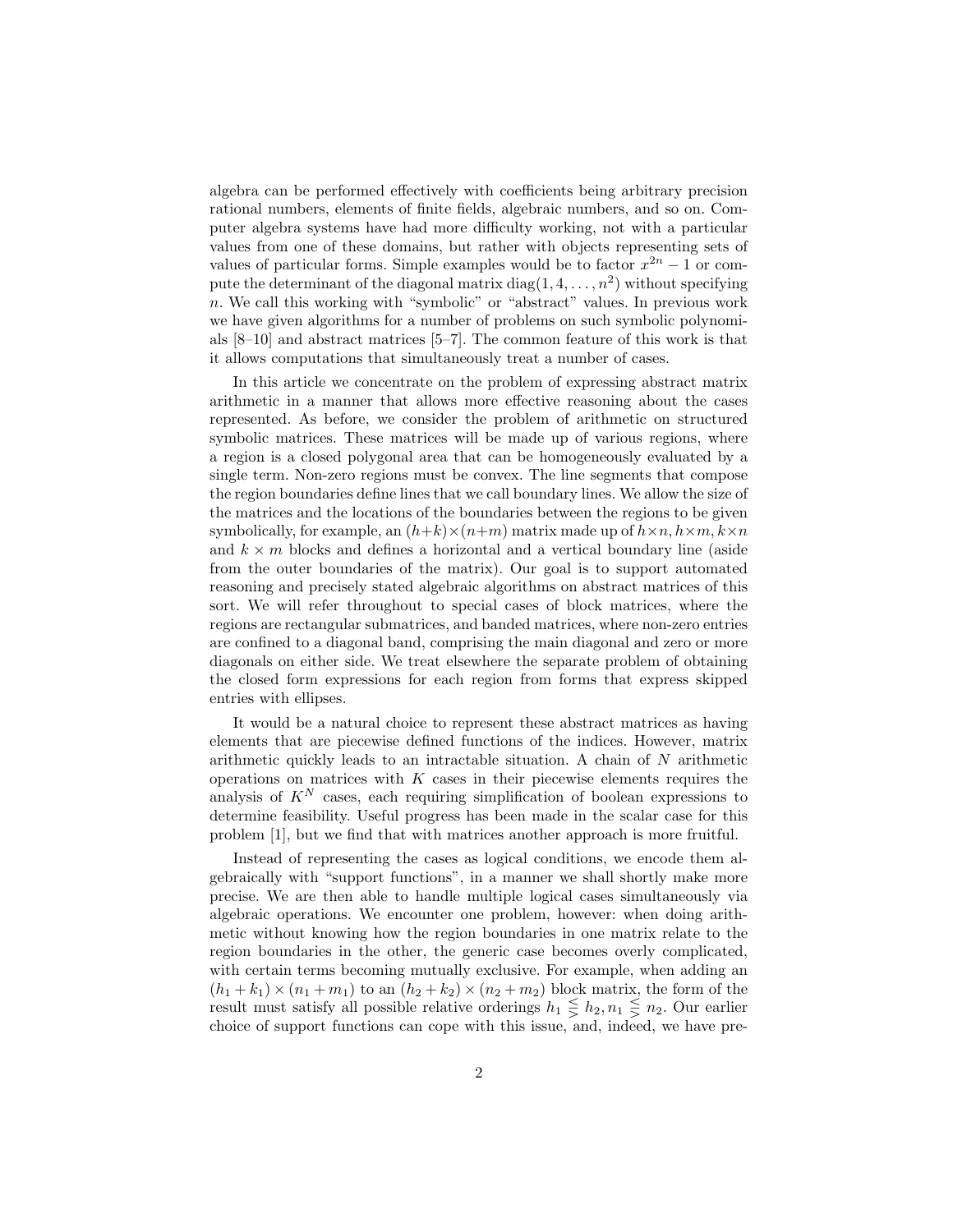viously presented full abstract matrix addition and multiplication algorithms in this context, but at a cost of a high complexity in the number of terms in the result as a function of the number of terms in the abstract matrix operands. In this paper we explore using another class of support functions that allow the generic case to be written more more concisely (with asymptotically fewer terms) and with consequent advantages for space and time efficiency, and we present the solution for the addition case.

# 2 Motivation

Before developing the full support function we are aiming for, we motivate its need considering a simpler, interval based support function. While it is slightly different to the support function we have employed to define a full abstract matrix addition and multiplication algorithms in [7], it exhibits similar problems.

**Definition 1.** Let  $x, y, z \in \mathbb{N}$  then we define the support function  $\hat{\xi}(x, y, z)$  as

$$
\hat{\xi}(x, y, z) = \begin{cases} 1 & \text{if } y \leq x < z \\ 0 & \text{otherwise} \end{cases}
$$

Thus  $\hat{\xi}$  acts as a *characteristic function* for a particular interval. We shall use  $\hat{\xi}_{x,y,z}$  as a more compact notation for  $\hat{\xi}(x,y,z)$ .

Now consider the following two abstract vectors

$$
u = [a_1, \dots, a_{h-1}, b_h \dots b_{n-1}] \qquad v = [c_1, \dots, c_{k-1}, d_k \dots d_{n-1}] \qquad (1)
$$

Using our  $\hat{\xi}$  functions, the elements of these vectors,  $u_j, v_j$ , for  $j \in \{1..n-1\}$ can be written:

$$
u_j = \hat{\xi}_{j,1,h} a_j + \hat{\xi}_{j,h,n} b_j \qquad v_j = \hat{\xi}_{j,1,k} c_j + \hat{\xi}_{j,k,n} d_j \tag{2}
$$

Observe that  $j$  is here used as the horizontal index. Throughout this paper we will reserve  $i, j$  as vertical and horizontal index variables.

For simplicity, we will drop the indices on the  $a, b, c$  and  $d$  terms. If we add these two vectors, we get

$$
(u+v)_j = \hat{\xi}_{j,1,h} a + \hat{\xi}_{j,h,n} b + \hat{\xi}_{j,1,k} c + \hat{\xi}_{j,k,n} d \tag{3}
$$

However, the four terms in these expressions define overlapping regions in the resultant vector, so we cannot easily visualise the shape of the regions in the result. To fix this, we need to identify the set of disjoint regions in the result, and calculate the term that is valid with each of these regions. We will do this in a slightly long-winded way in order to motivate the algorithms to follow. To find these disjoint regions we construct the characteristic functions of all intersections of regions from the original vectors. This can be done by multiplying the  $\hat{\xi}$ components of each term from  $u$  with that of each term from  $v$ . Since the two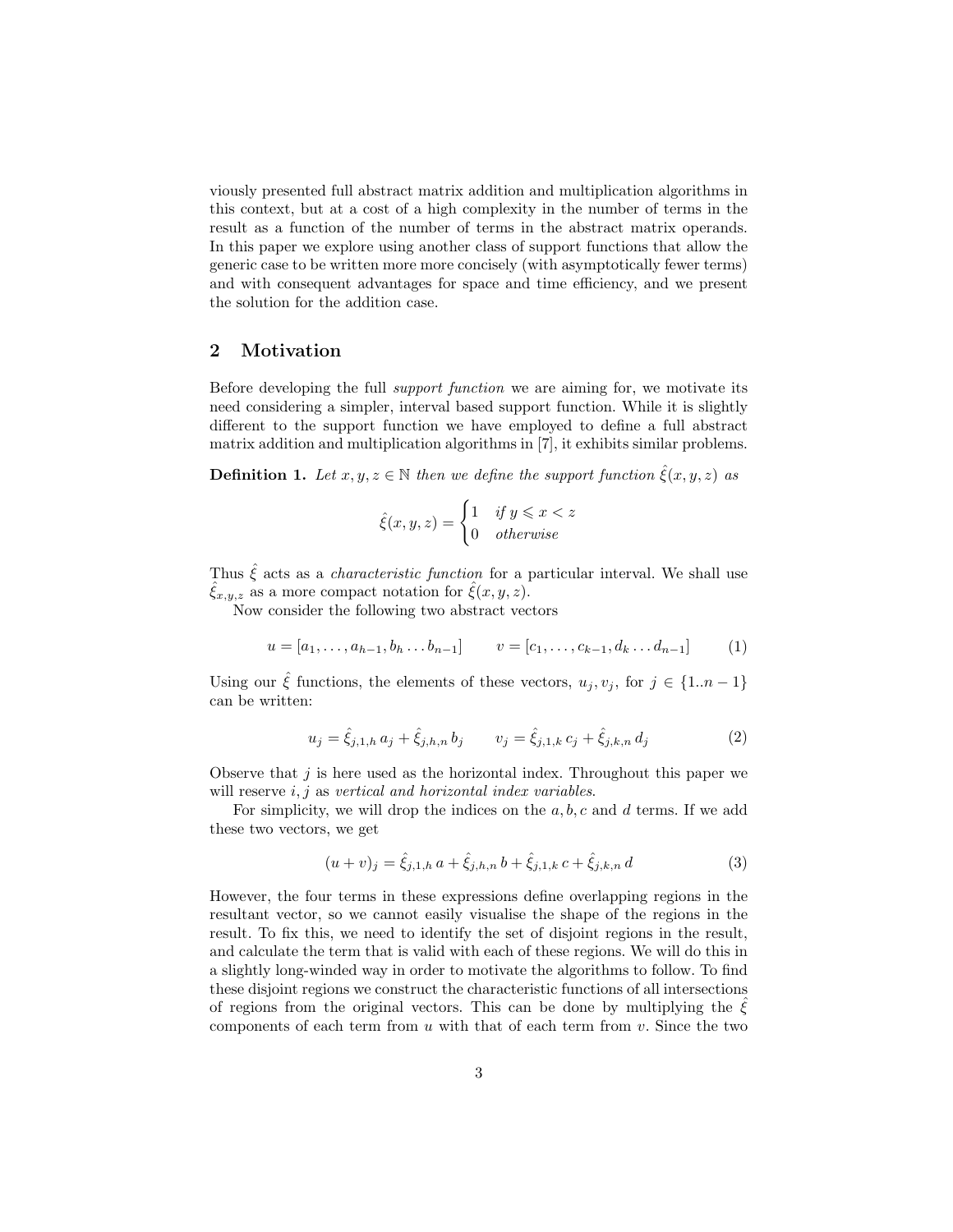regions from u are disjoint, as are the two regions from  $v$ , we do not have to worry about intersections between the  $a$  and  $b$  regions or between  $c$  and  $d$  regions and we are left with 4 regions, each of which we can describe with  $\xi$  functions:

$$
a \cap c \text{ region: } \hat{\xi}_{j,1,h} \hat{\xi}_{j,1,k} = \hat{\xi}_{j,1,\min(h,k)} \quad b \cap c \text{ region: } \hat{\xi}_{j,h,n} \hat{\xi}_{j,1,k} = \hat{\xi}_{j,h,k}
$$
  

$$
a \cap d \text{ region: } \hat{\xi}_{j,1,h} \hat{\xi}_{j,k,n} = \hat{\xi}_{j,k,h} \qquad b \cap d \text{ region: } \hat{\xi}_{j,h,n} \hat{\xi}_{j,k,n} = \hat{\xi}_{j,\max(h,k),n}
$$

Having identified the disjoint regions, we need to find the terms that will be valid within each region. We can do this by multiplying each region characteristic function by the full term for the sum of  $u$  and  $v$  and simplifying. The characteristic functions will ensure that any component that does not belong with the requisite region will simplify to zero. We show the working in detail for the  $a \cap c$  region:

$$
\hat{\xi}_{j,1,\min(h,k)} (u+v)_j = \hat{\xi}_{j,1,\min(h,k)} \left( \hat{\xi}_{j,1,h} a + \hat{\xi}_{j,h,n} b + \hat{\xi}_{j,1,k} c + \hat{\xi}_{j,k,n} d \right)
$$
\n
$$
= \hat{\xi}_{j,1,\min(h,k)} \hat{\xi}_{j,1,h} a + \hat{\xi}_{j,1,\min(h,k)} \hat{\xi}_{j,h,n} b +
$$
\n
$$
\hat{\xi}_{j,1,\min(h,k)} \hat{\xi}_{j,1,k} c + \hat{\xi}_{j,1,\min(h,k)} \hat{\xi}_{j,k,n} d
$$
\n
$$
= \hat{\xi}_{j,1,\min(h,k)} a + \hat{\xi}_{j,1,\min(h,k)} c
$$
\n
$$
= \hat{\xi}_{j,1,\min(h,k)} (a+c)
$$

Working out the terms for the other regions and adding, we get:

$$
(u+v)_j = \hat{\xi}_{j,1,\min(h,k)}(a+c) + \hat{\xi}_{j,k,h}(a+d) + \hat{\xi}_{j,h,k}(b+c) + \hat{\xi}_{j,\max(h,k),n}(b+d) \tag{4}
$$

Thus our expression contains four terms, apparently describing four disjoint regions. However, the two middle terms are mutually exclusive. In any concrete case, either  $h < k$ ,  $h = k$  or  $h < k$ . Depending on which case holds, one or both of the middle terms will reduce to 0. Thus we have a representation that, while correct, explicitly represents every region that can occur in any case obtainable by varying the ordering of the matrix parameters (in this case,  $h$  and  $k$ ).

We can generalise this analysis. If, instead of two vectors with two regions each, we were to add  $K$  matrices with  $N$  regions each with all the boundaries parallel, we would arrive at a result with  $N<sup>K</sup>$  terms describing potential regions. This is worse than just leaving the original sum with KN terms symbolic. Note that for any particular choice of region boundaries there will be at most  $K(N-1)$ regions in the resulting sum. We next describe a choice of support functions that allow the resulting generic expression to have exactly this many terms. If we were to add K block matrices with  $N \times M$  regions, using the first choice of support functions would give a result with  $(N \times M)^K$  describing potential regions.

#### 3 Definitions

At this point we can introduce the full  $\xi$  functions. The idea behind them is that, for the most part, they act like the  $\xi$  interval characteristic functions, but that they let us commit to a single case, i.e., a single ordering of the unknowns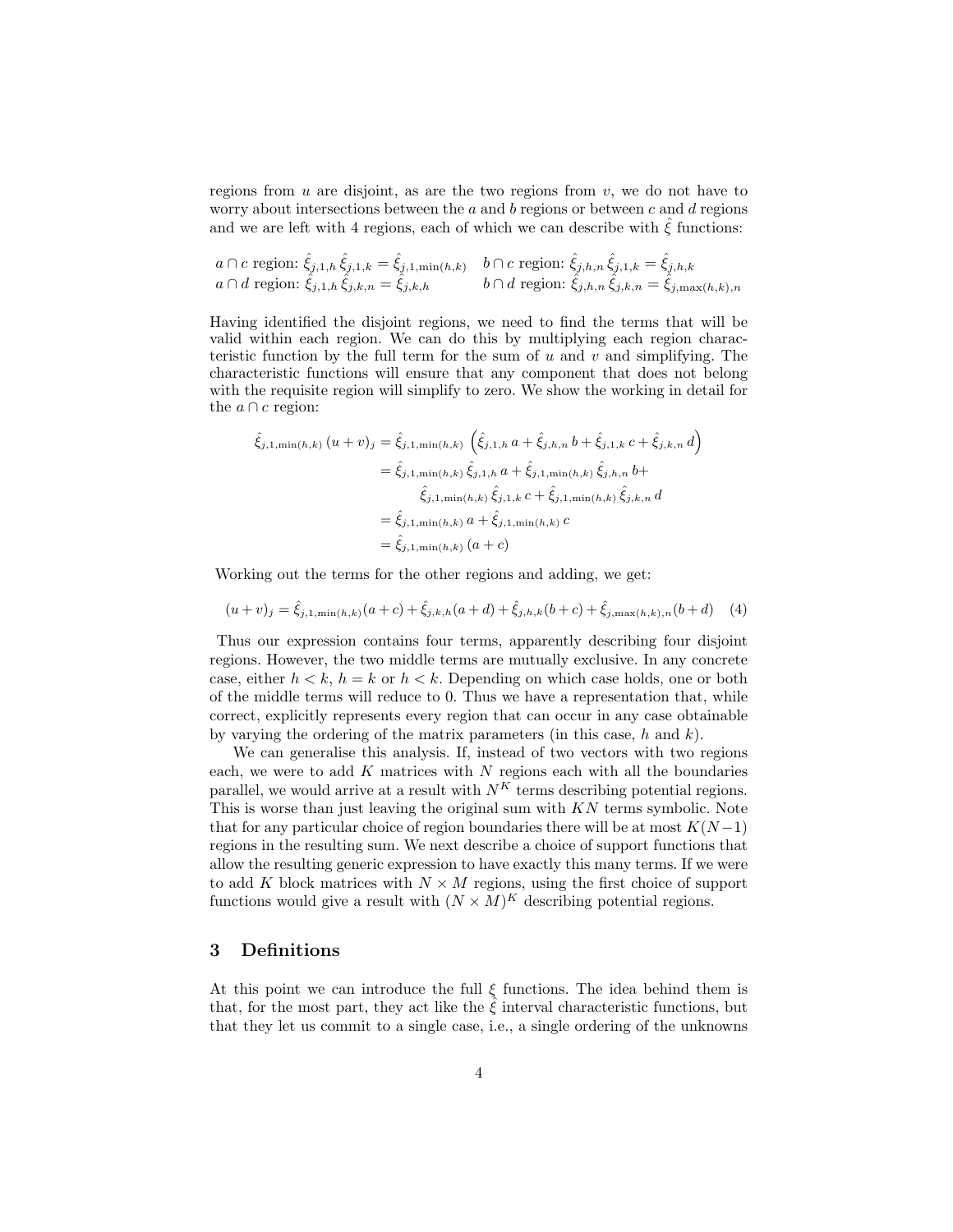in the matrix expression, and, if that ordering is wrong, the negative part of the  $\xi$  function will compensate so that the correct result is obtained. In particular, the result will contain one term for each region that occurs in that single case, and hence shows directly the structure of the result for that case. However, if we wish to investigate a different case, we can apply a reordering of the matrix parameters, normalise the expression with respect to this new reordering, and then have our expression directly represent this new case.

**Definition 2.** Let  $x, y, z \in \mathbb{N}$  then we define the support function  $\xi(x, y, z)$  as

$$
\xi(x, y, z) = \begin{cases} 1 & \text{if } y \leq x < z \\ -1 & \text{if } z \leq x < y \\ 0 & \text{otherwise} \end{cases}
$$

We will again use  $\xi_{x,y,z}$  as compact notation. The following properties follow immediately from the definition:

$$
\xi_{u,x,x} = 0 \tag{5}
$$

$$
\xi_{u,x,y} = -\xi_{u,y,x} \tag{6}
$$

$$
\xi_{u,x,y} + \xi_{u,y,z} = \xi_{u,x,z} \tag{7}
$$

In this paper, we will restrict our use of  $\xi$  support functions to a particular class thereof; namely that of parallel  $\xi$  support functions:

**Definition 3.** A parallel  $\xi$  support function is a  $\xi_{X,Y,Z}$  function where X is an integer expression restricted to one of the forms i, j,  $i + j$  or  $i - j$  for respective matrix row and column index variables  $i$  and  $j$ , and where  $Y$  and  $Z$  are integer expressions that do not contain any matrix index variables.

We observe that  $\xi$  itself is not a characteristic function, as it can lead to negative values for the interval it represents. We therefore define a characteristic function based on  $\xi$  using its absolute value.

**Definition 4.** Let  $x, y, z \in \mathbb{N}$ . The characteristic function of  $\xi_{x,y,z}$  is  $|\xi_{x,y,z}|$ .

In general, a  $\xi_{x,y,z}$  function defines both an interval,  $\hat{\xi}_{x,\min(y,z),\max(y,z)}$  or  $|\xi_{x,y,z}|$ , and a contribution factor, namely +1 or -1, depending on the strict ordering of  $y$  and  $z$ . We follow a similar procedure to that above, but start by already committing to an ordering, let us say  $1 < h < k < n$ . In fact, we are not changing the meaning of the expression, merely normalising it with respect to a particular ordering of the parameters. Now we get 3 regions as the fourth simplifies to 0:

$$
a \cap c
$$
 region:  $|\xi_{j,1,h}| |\xi_{j,1,k}| = |\xi_{j,1,h}|$   $b \cap c$  region:  $|\xi_{j,h,n}| |\xi_{j,1,k}| = |\xi_{j,h,k}|$   
\n $a \cap d$  region:  $|\xi_{j,1,h}| |\xi_{j,k,n}| = 0$   $b \cap d$  region:  $|\xi_{j,h,n}| |\xi_{j,k,n}| = |\xi_{j,k,n}|$ 

Now multiply these in to the full  $\xi$  version of the resultant vector. We again show the working in detail for the  $a \cap c$  region, bearing in mind our choice of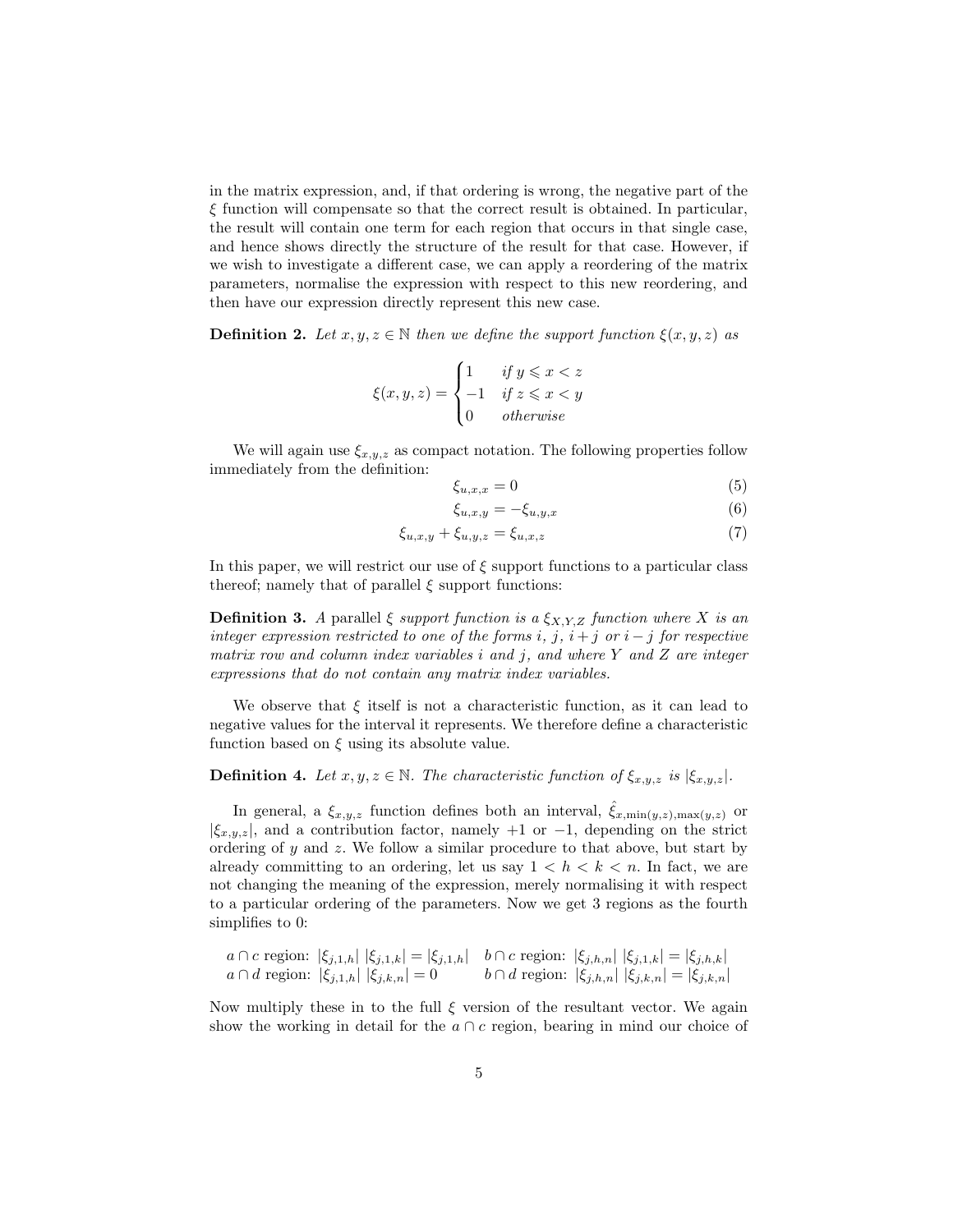ordering of  $1 < h < k < n$ :

$$
\begin{aligned} |\xi_{j,1,h}| \ (u+v)_j &= |\xi_{j,1,h}| \ (\xi_{j,1,h} \ a + \xi_{j,h,n} \ b + \xi_{j,1,k} \ c + \xi_{j,k,n} \ d) \\ &= |\xi_{j,1,h}| \ \xi_{j,1,h} \ a + |\xi_{j,1,h}| \ \xi_{j,h,n} \ b + |\xi_{j,1,h}| \ \xi_{j,1,k} \ c + |\xi_{j,1,h}| \ \xi_{j,k,n} \ d \\ &= \xi_{j,1,h} \ a + \xi_{j,1,h} \ c \\ &= \xi_{j,1,h} \ (a+c) \end{aligned}
$$

Doing the same for the other two regions and adding the three terms we get a final result of:

$$
(u+v)_j = \xi_{j,1,h} (a+c) + \xi_{j,h,k} (b+c) + \xi_{j,k,n} (b+d)
$$
 (8)

Now suppose our choice of ordering was incorrect and, in fact,  $k < h$ . We can show that Equation (8) is still correct by rearranging it with judicious applications of  $(6)$  and  $(7)$ :

$$
(u + v)_j = \xi_{j,1,h} (a + c) + \xi_{j,h,k} (b + c) + \xi_{j,k,n} (b + d)
$$
  
=  $(\xi_{j,1,k} + \xi_{j,k,h}) (a + c) - \xi_{j,k,h} (b + c) + (\xi_{j,k,h} + \xi_{j,h,n}) (b + d)$   
=  $\xi_{j,1,k} (a + c) + \xi_{j,k,h} ((a + c) - (b + c) + (b + d)) + \xi_{j,h,n} (b + d)$   
=  $\xi_{j,1,k} (a + c) + \xi_{j,k,h} (a + d) + \xi_{j,h,n} (b + d)$ 

This final result is precisely the form that we would get if we had started with the assumption that  $k < h$ .

With this choice of support functions, our previous example of adding K matrices with N regions each and all boundaries parallel would give a result with  $K(N-1) + 1$  regions, corresponding to any arbitrary choice of relative order of the region boundaries among the arguments. Each region would have a sum of  $K$  elements, one from each matrix. So the total size of the generic element expression would be  $K(K(N-1)+1)$ . If each of the matrices had L elements, the cost to compute a specialisation of this abstract sum would be  $O(LK^2N)$ . This compares to a cost of  $O(LK)$  if the specialisation is known in advance. If the specialisation were not known in advance, and the sum were not reorganised to represent a generic case, then the cost to compute a specialisation would be LKN. So the cost to present the generic form of the result is a factor of K. If we were to add K block matrices, each with  $N \times M$  regions, using the  $\xi$  support functions would give  $(K(N-1)+1)(K(M-1)+1)$  regions each with K terms.

#### 4 Describing Regions

We need some tools to describe the spatial extent of regions and their complements. For brevity, we will henceforth refer to the characteristic function of a region or of the complement of a region simply as the region or the complement of the region.

We need the following equations to be satisfied by the complement  $\overline{A}$  of a region A: (i)  $\overline{A} A = 0$  (ii)  $\overline{A} = A$ .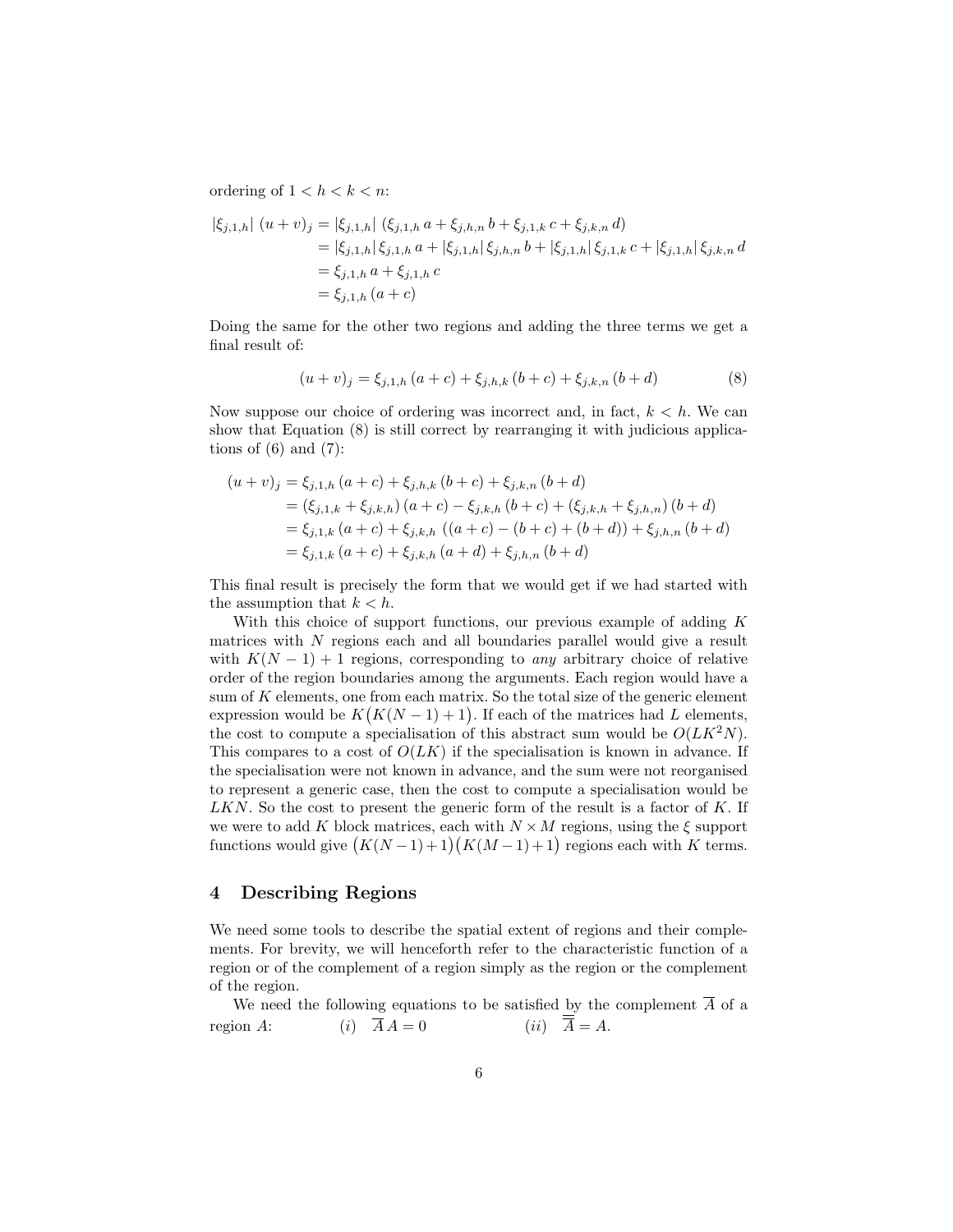

Fig. 1:  $\xi$  complement example

The complement of the region described by a single  $\xi$  expression will be the absolute value of the sum of the two  $\xi$  expressions that describe the spatial extent of the entire matrix minus the region described by the  $\xi$  (c.f. Fig. 1):

**Definition 5.** The characteristic function of the complement  $|\xi_{X,Y,Z}|$  of the region described by a parallel  $\xi$  support function with respect to an abstract matrix of dimension  $(M-1) \times (N-1)$  is defined to be:

$$
\overline{\xi_{X,Y,Z}} = \begin{cases}\n[\xi_{i,1,M} \xi_{j,1,N} (\xi_{i,1,Y} + \xi_{i,Z,M})] & \text{if } X \text{ has the form } i \\
|\xi_{i,1,M} \xi_{j,1,N} (\xi_{j,1,Y} + \xi_{j,Z,N})| & \text{if } X \text{ has the form } j \\
|\xi_{i,1,M} \xi_{j,1,N} (\xi_{i+j,1,Y} + \xi_{i+j,Z,M+N-1})| & \text{if } X \text{ has the form } i+j \\
|\xi_{i,1,M} \xi_{j,1,N} (\xi_{i-j,2-N,Y} + \xi_{i-j,Z,M-2})| & \text{if } X \text{ has the form } i-j\n\end{cases}
$$
\n(9)

We can now define the complement of a region described by the product of  $\xi$  support functions as follows:

**Definition 6.** Let  $\Xi = \xi_1 \xi_2 \dots \xi_n$ , where each  $\xi_i$  is a parallel  $\xi$  support function of the form  $\xi_{X_i,Y_i,Z_i}$ . The complement of  $|\Xi|$ ,  $|\Xi|$ , is defined to be:

$$
\overline{|\Xi|} = \overline{|\xi_1|} + \left|\xi_1 \overline{|\xi_2|}\right| + \left|\xi_1 \xi_2 \overline{|\xi_3|}\right| + \dots + \left|\xi_1 \dots \xi_{n-1} \overline{|\xi_n|}\right| \tag{10}
$$

Further expressions for complements can be found using elementary set theory: e.g., for sets  $A, B, \overline{A \cup B} = \overline{A} \cap \overline{B}$ , hence  $\overline{|\xi_1| + |\xi_2|} = (\overline{|\xi_1|}) (\overline{|\xi_2|})$ , etc.

## 5 Abstract Matrix Addition

We now present a worked example considering the following abstract matrices:

$$
A := \begin{bmatrix} a & a & & \\ \vdots & \ddots & & \\ a & & & \\ a & & & 0 \end{bmatrix}
$$

$$
B := \begin{bmatrix} b & b & c & c & c \\ \vdots & \vdots & \vdots & \vdots \\ b & & b & c & c & c \\ b & & b & c & c & c \end{bmatrix}
$$

$$
A = \xi_{i,1,p} \xi_{j,1,p} \xi_{i+j,2,p+1} a \qquad B = \xi_{i,1,n} \xi_{j,1,q} b + \xi_{i,1,n} \xi_{j,q,n} c
$$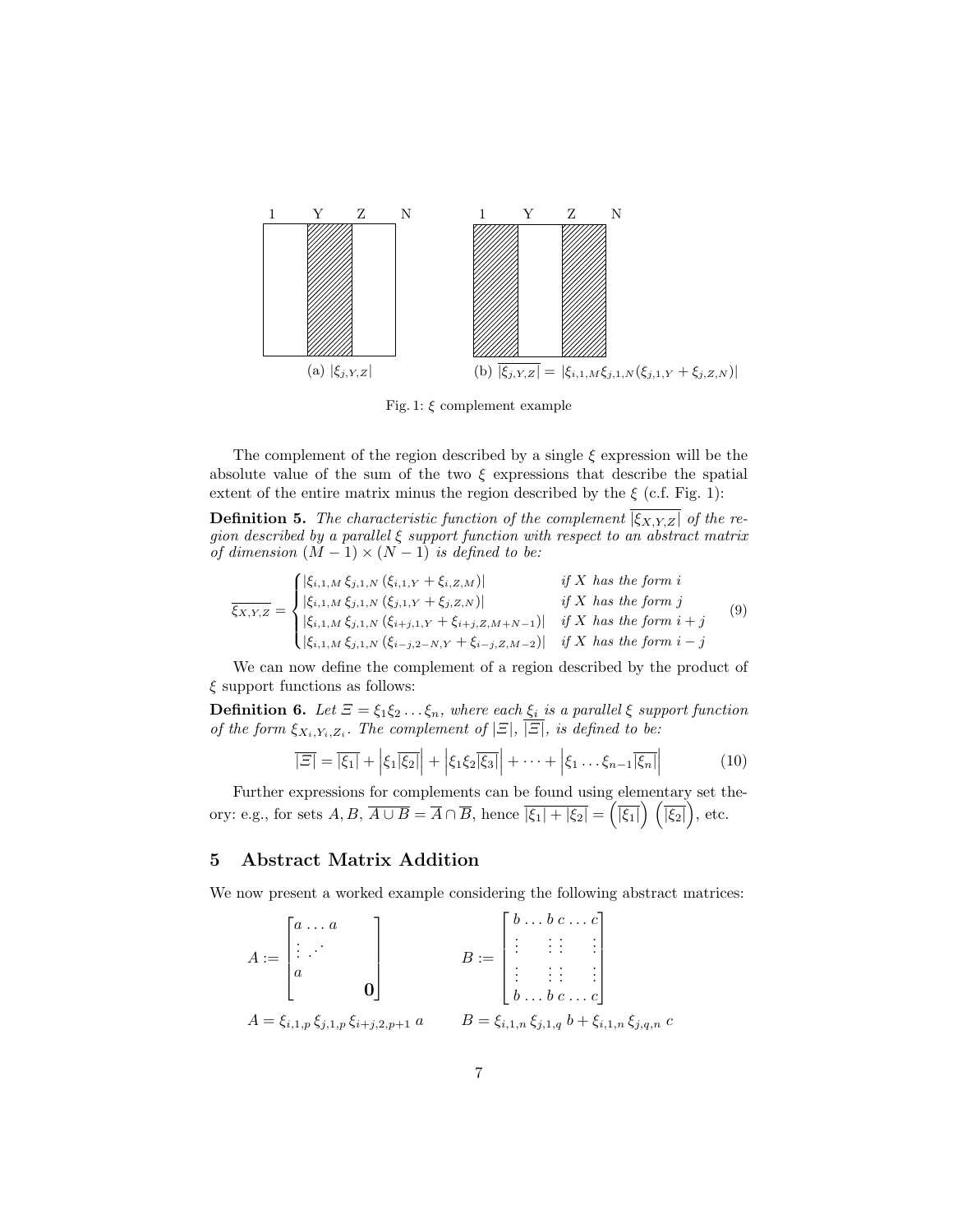Here both matrices are of dimension  $n - 1 \times n - 1$ , the a triangle ellipses are of length  $p-1$ , i.e., columns and rows  $1 \tildes p-1$ , the b rectangle fills columns 1... $q-1$  and all rows and the c rectangle fills columns  $q \dots n-1$  and all rows. All the  $-1$  terms in these dimensions are just to make the  $\xi$  function subscripts simpler.



Fig. 2: Example: two of the possible orderings of  $1, p, q, n$ 

When we evaluate  $A + B$ , we can get a number of different cases. For any non-trivial matrix we always have that  $1 < n$ . However, we can consider p to be anywhere in the range  $1..2n-1$  and q in the range 1..n. In the extreme cases,  $p = 1, p = 2n - 1, q = 1$  or  $q = n$ , one or more of the regions disappear. For the purposes of our example, we will restrict ourselves to two cases:  $1 < p < q < n$ and  $1 < q < p < n$ , shown in Fig 2.

Writing out the terms for the sum of the matrices, we get

$$
(A + B)_{i,j} = \xi_{i,1,p} \xi_{j,1,p} \xi_{i+j,2,p+1} \ a + \xi_{i,1,n} \xi_{j,1,q} \ b + \xi_{i,1,n} \xi_{j,q,n} \ c \tag{11}
$$

This has three terms, but the terms describe potentially overlapping regions. To be able to extract the shape of the resulting regions, as shown in Fig. 2, we need to choose an ordering and normalise the expression with respect to that ordering. To normalise to this order, we start by identifying every potential region as the intersection of every region from A with every region from B.

Note that A has a 0 region, which is not explicitly represented in the expression for A. To get the characteristic function for this region, we need to find the characteristic function of the complement of the a region. Since the a region is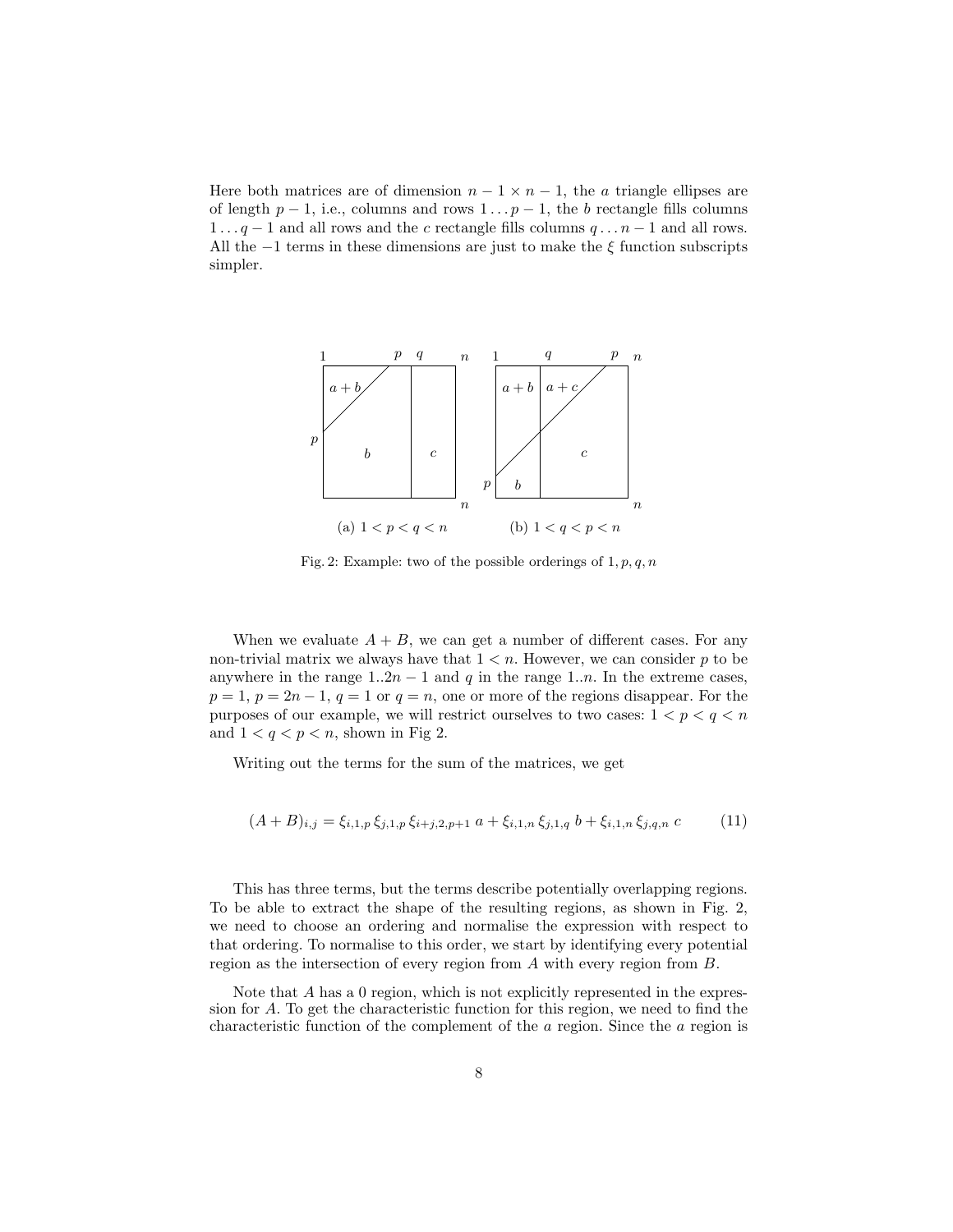$|\xi_{i,1,p}\xi_{j,1,p}\xi_{i+j,2,p+1}|$ , we can calculate its complement as

$$
\overline{\left|\xi_{i,1,p}\,\xi_{j,1,p}\,\xi_{i+j,2,p+1}\right|} = \overline{\left|\xi_{i,1,p}\right|} + \left|\xi_{i,1,p}\,\overline{\left|\xi_{j,1,p}\right|}\right| + \left|\xi_{i,1,p}\,\xi_{j,1,p}\,\overline{\left|\xi_{i+j,2,p+1}\right|}\right|
$$
\n
$$
= \left|\xi_{i,1,n}\,\xi_{j,1,n}\,\left(\xi_{i,1,1} + \xi_{i,p,n}\right)\right| + \left|\xi_{i,1,p}\,\overline{\left|\xi_{j,1,p}\right|}\right| + \left|\xi_{i,1,p}\,\xi_{j,1,p}\,\overline{\left|\xi_{i+j,2,p+1}\right|}\right|
$$
\n
$$
= \left|\xi_{i,p,n}\,\xi_{j,1,n}\right| + \left|\xi_{i,1,p}\,\overline{\left|\xi_{j,1,p}\right|}\right| + \left|\xi_{i,1,p}\,\xi_{j,1,p}\,\overline{\left|\xi_{i+j,2,p+1}\right|}\right|
$$
\n
$$
= \left|\xi_{i,p,n}\,\xi_{j,1,n}\right| + \left|\xi_{i,1,p}\,\left|\xi_{i,1,n}\,\xi_{j,1,n}\,\left(\xi_{j,1,1} + \xi_{j,p,n}\right)\right|\right| + \left|\xi_{i,1,p}\,\xi_{j,1,p}\,\overline{\left|\xi_{i+j,2,p+1}\right|}\right|
$$
\n
$$
= \left|\xi_{i,p,n}\,\xi_{j,1,n}\right| + \left|\xi_{i,1,p}\,\xi_{j,p,n}\right| + \left|\xi_{i,1,p}\,\xi_{j,1,p}\,\overline{\left|\xi_{i+j,2,p+1}\right|}\right|
$$
\n
$$
= \left|\xi_{i,p,n}\,\xi_{j,1,n}\right| + \left|\xi_{i,1,p}\,\xi_{j,p,n}\right| + \left|\xi_{i,1,p}\,\xi_{j,1,p}\,\left|\xi_{i,1,n}\,\xi_{j,1,n}\,\left(\xi_{i+j,2,2} + \xi_{i+j,p+1,2n-1}\right)\right|\right|
$$
\n
$$
= \left|\xi_{i,1,n}\,\xi_{j,1,n}\right| + \left|\xi_{i,1,p}\,\xi_{j,p,n}\right| + \left|\xi_{i,1,p}\,\xi_{j,1,p}\,\xi_{i+j,p+1,2n-1}\right
$$

The step from (12) to (13) is valid, but obscure. Consider the middle summand:  $\xi_{i,1,p} \xi_{j,p,n}$ . We can multiply this by  $\xi_{i+j,p+1,2n-1}$  without changing its value for any  $i, j$  in the range of the matrix, as it already implies that  $1 + p \leq i + j <$  $\min(p + n, 2n - 1) \leq 2n - 1$ . If we do that multiplication, we can then combine it with the final summand to replace both with  $\xi_{i,1,p} \xi_{j,1,n} \xi_{i+j,p+1,2n-1}$ . We can similarly fold in the first summand to get the required result.

Note that  $(12)$  shows that the complement of the a is constructed it as a sum (union) of three disjoint regions (c.f. Fig. 3). The step to (13) is simply reconstructing the single region from the three partial ones.



Fig. 3: a region and its complement

Now that we can produce a expression for every region, including 0 regions, in the component matrices, we can choose an order and normalise to it. We choose  $1 < q < p < n$ . We can construct the disjoint region descriptions of the result by intersecting each of the two regions of A with each of the two regions of B and simplifying under the assumption that  $1 < q < p < n$ :

$$
a \cap b \text{ region: } |\xi_{i,1,p} \xi_{j,1,p} \xi_{i+j,2,p+1} \xi_{i,1,n} \xi_{j,1,q}| = |\xi_{i,1,p} \xi_{j,1,q} \xi_{i+j,2,p+1}|
$$
  

$$
a \cap c \text{ region: } |\xi_{i,1,p} \xi_{j,1,p} \xi_{i+j,2,p+1} \xi_{i,1,n} \xi_{j,q,n}| = |\xi_{i,1,p} \xi_{j,q,p} \xi_{i+j,q+1,p+1}|
$$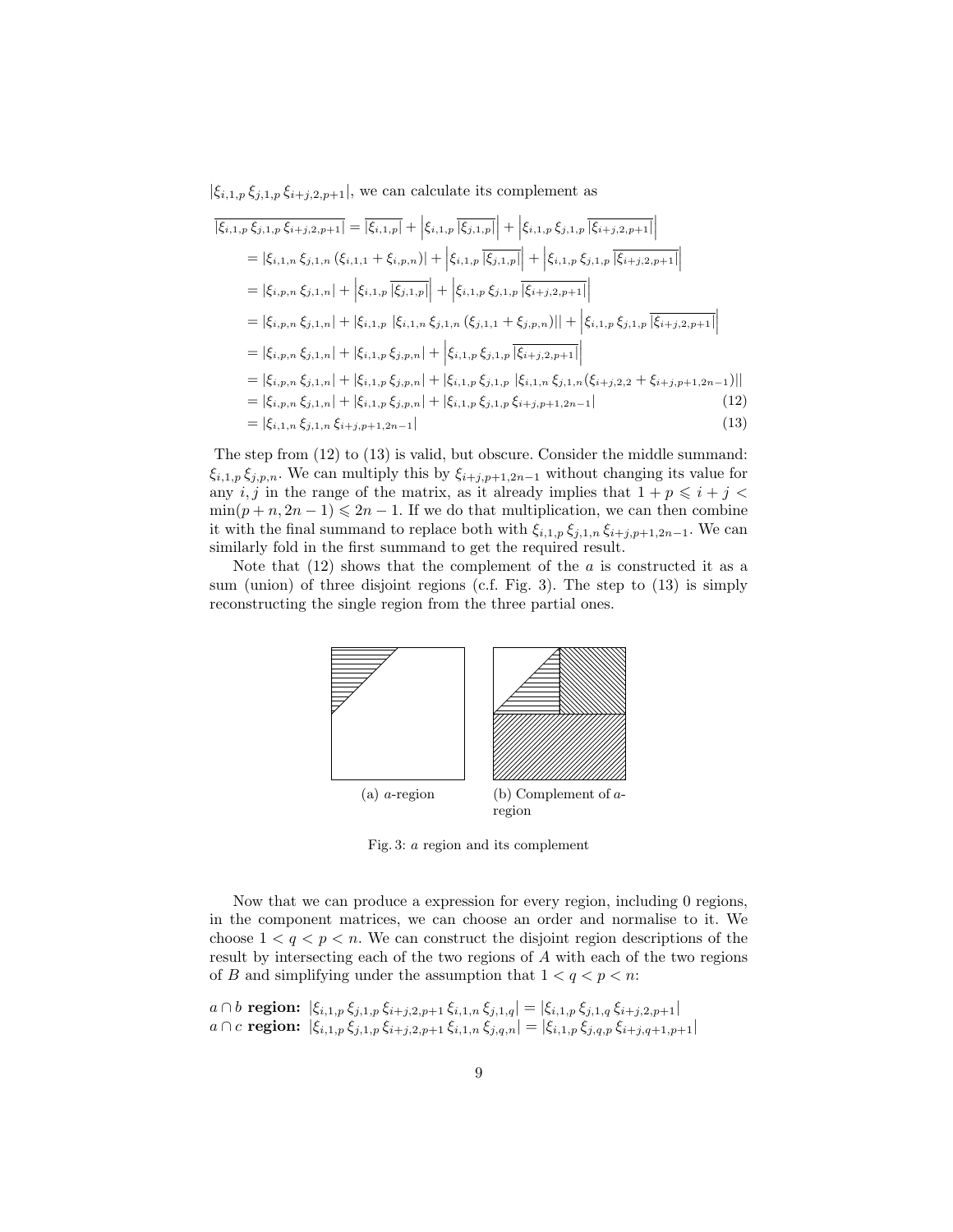$\overline{a} \cap b$  region:  $|\xi_{i,1,n} \xi_{j,1,n} \xi_{i+j,p+1,2n-1} \xi_{i,1,n} \xi_{j,1,q}| = |\xi_{i,1,n} \xi_{j,1,q} \xi_{i+j,p+1,n+q}|$  $\overline{a} \cap c$  region:  $|\xi_{i,1,n} \xi_{j,1,n} \xi_{i+j,p+1,2n-1} \xi_{i,1,n} \xi_{j,q,n}| = |\xi_{i,1,n} \xi_{j,q,n} \xi_{i+j,p+1,2n-1}|$ 

Thus we have now identified that in the case that  $1 < q < p < n$  there are four disjoint regions. We still have to obtain the full term for each region, but that is easily done by multiplying each region expression by the full original abstract expression to get the full projection of the abstract matrix expression onto each disjoint region. We show the detailed derivation for the  $a \cap b$  region:

$$
|\xi_{i,1,p}\xi_{j,1,q}\xi_{i+j,2,p+1}| \left(\xi_{i,1,p}\xi_{j,1,p}\xi_{i+j,2,p+1} a + \xi_{i,1,n}\xi_{j,1,q} b + \xi_{i,1,n}\xi_{j,q,n} c\right)
$$
  
=  $\xi_{i,1,p}\xi_{j,1,q}\xi_{i+j,2,p+1} a + \xi_{i,1,p}\xi_{j,1,q}\xi_{i+j,2,p+1} b + 0$  (14)  
=  $\xi_{i,1,p}\xi_{j,1,q}\xi_{i+j,2,p+1} (a + b)$  (15)

The final result is then obtained by adding the terms obtained.

$$
\xi_{i,1,p} \xi_{j,1,q} \xi_{i+j,2,p+1} (a+b)+\n\xi_{i,1,p-q} \xi_{j,q,p} \xi_{i+j,q+1,p+1} (a+c)+\n\xi_{i,1,n} \xi_{j,1,q} \xi_{i+j,p+1,n+q-1} b+\n\xi_{i,1,n} \xi_{j,q,n} \xi_{i+j,p+1,2n-1} c
$$
\n(16)

Equation (16) clearly corresponds to Fig. (2b). As a final check, we reconsider (16) in the alternative case of  $1 < p < q < n$ . We try reversing the order of p and q and depend upon the reversing properties of the  $\xi$  support functions to retrieve the situation.

Eq. (16) = 
$$
\xi_{i,1,p} \xi_{j,1,q} \xi_{i+j,2,p+1} (a+b)+
$$
  
\n $\xi_{i,1,n} \xi_{j,1,q} \xi_{i+j,p+1,n+q-1} b+\xi_{i,1,n} \xi_{j,q,n} \xi_{i+j,p+1,2n-1} c$  (17)  
\n=  $\xi_{i,1,p} (\xi_{j,1,p} + \xi_{j,p,q}) \xi_{i+j,2,p+1} (a+b)+$ 

$$
\xi_{i,1,n} \xi_{j,1,q} \xi_{i+j,p+1,n+q-1} b + \xi_{i,1,n} \xi_{j,q,n} \xi_{i+j,p+1,2n-1} c \tag{18}
$$

$$
= \xi_{i,1,p} \xi_{j,1,p} \xi_{i+j,2,p+1} (a+b) + \xi_{i,1,p} \xi_{j,p,q} \xi_{i+j,2,p+1} (a+b) + \n\xi_{i,1,n} \xi_{j,1,q} \xi_{i+j,p+1,n+q-1} b + \xi_{i,1,n} \xi_{j,q,n} \xi_{i+j,p+1,2n-1} c
$$
\n(19)

$$
= \xi_{i,1,p} \xi_{j,1,p} \xi_{i+j,2,p+1} (a+b)+
$$

$$
\xi_{i,1,n} \xi_{j,1,q} \xi_{i+j,p+1,n+q-1} b + \xi_{i,1,n} \xi_{j,q,n} \xi_{i+j,p+1,2n-1} c
$$
\n
$$
= \xi_{i,1,p} \xi_{j,1,p} \xi_{i+j,2,p+1} (a+b) +
$$
\n(20)

$$
\xi_{i,1,n} \xi_{j,1,q} \xi_{i+j,p+1,n+q-1} b + \xi_{i,1,n} \xi_{j,q,n} c \tag{21}
$$

The steps involved in this derivation can be explained as follows:

(16)  $\longrightarrow$  (17): The coefficient of  $(a + c)$  is 0 within the matrix if  $p < q$  because  $p - q$  is negative and  $\xi_{i,1,p-q}$  is only non-zero outside the matrix bounds.  $(17) \longrightarrow (18)$ : use of  $(7)$  $(18) \longrightarrow (19)$ : distributing sum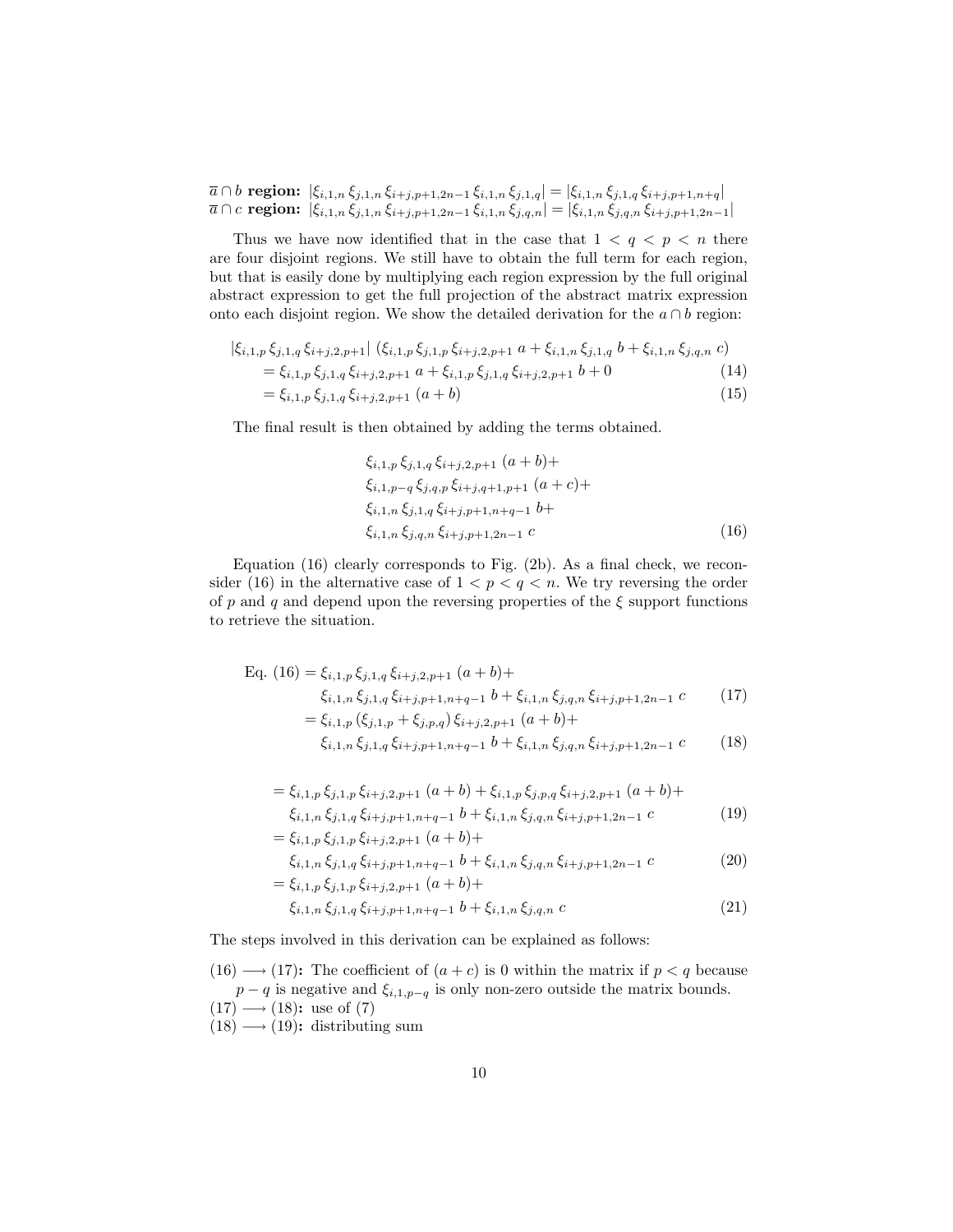- $(19) \longrightarrow (20)$ : The coefficient of the second  $(a + b)$  term is 0 because  $\xi_{i,1,p} \xi_{j,p,q}$ and  $p < q$  implies that  $i + j$  is in the range  $p + 1 \dots p + q$ , but  $\xi_{i+j,2,p+1}$  is always zero in this range.
- $(20) \longrightarrow (21)$ :  $\xi_{i,1,n} \xi_{j,q,n}$  already limits  $i + j$  to the range  $q + 1 \dots 2n 1$ , and  $p < q$ , so the  $\xi_{i+j, p+1, 2n-1}$  is redundant and can be dropped.

Equation (21) clearly corresponds to Fig. (2a) and so we have been able to represent the matrix using one term for each region of only one case, but still capture, with this expression, the information required for the alternative case.

However, it is important to note that this transformation can not be achieved in all possible cases, only certain representations contain implicitly all possible shapes of the abstract matrix. For example, if we had chosen the ordering  $1 <$  $p < q < n$  initially we could have not reached the matrix shape for the ordering  $1 < q < p < n$ . The desired implicit representation needs to have a certain maximality property with respect to the reachability of all cases for the abstract matrix. We will define this notion more precisely in the next section.

#### 6 Matrix Addition Algorithm

The primary advantage of our choice of  $\xi$  support functions is that they allow the entire set of possible relative orderings to be represented immediately by one generic order choice for certain important classes of matrices. If all boundaries are vertical and horizontal or all boundaries are diagonal or all boundaries are anti-diagonal, then the form of the generic sum can be written down by picking an arbitrary relative order of the boundaries of each kind and directly writing the resulting generic term. In particular, this situation includes the classes of block matrices and banded matrices as special cases. The class of block matrices is closed under addition (adding block matrices gives a block matrix, possibly with smaller blocks) as is the class of banded matrices (with all boundaries along diagonals with  $i - j = constant$ ). It is not necessary in these cases to attempt to merge regions or use region complements. We need the following definitions before giving the algorithm for this matrix addition:

Definition 7. A generic placement of a boundary in an abstract matrix is one that intersects all boundary lines to which it is not parallel in the abstract matrix and does not cause an intersection of three boundaries at one point.

**Definition 8.** An abstract matrix is in a generic configuration if all its boundary lines have generic placement.

## Algorithm 1 (Special Matrix Addition)

INPUT:

Two abstract matrices A and B for which one of the following holds 1. both are abstract block matrices

- 2. both are abstract banded matrices with diagonal region boundaries
- 3. both are abstract banded matrices with anti-diagonal region boundaries.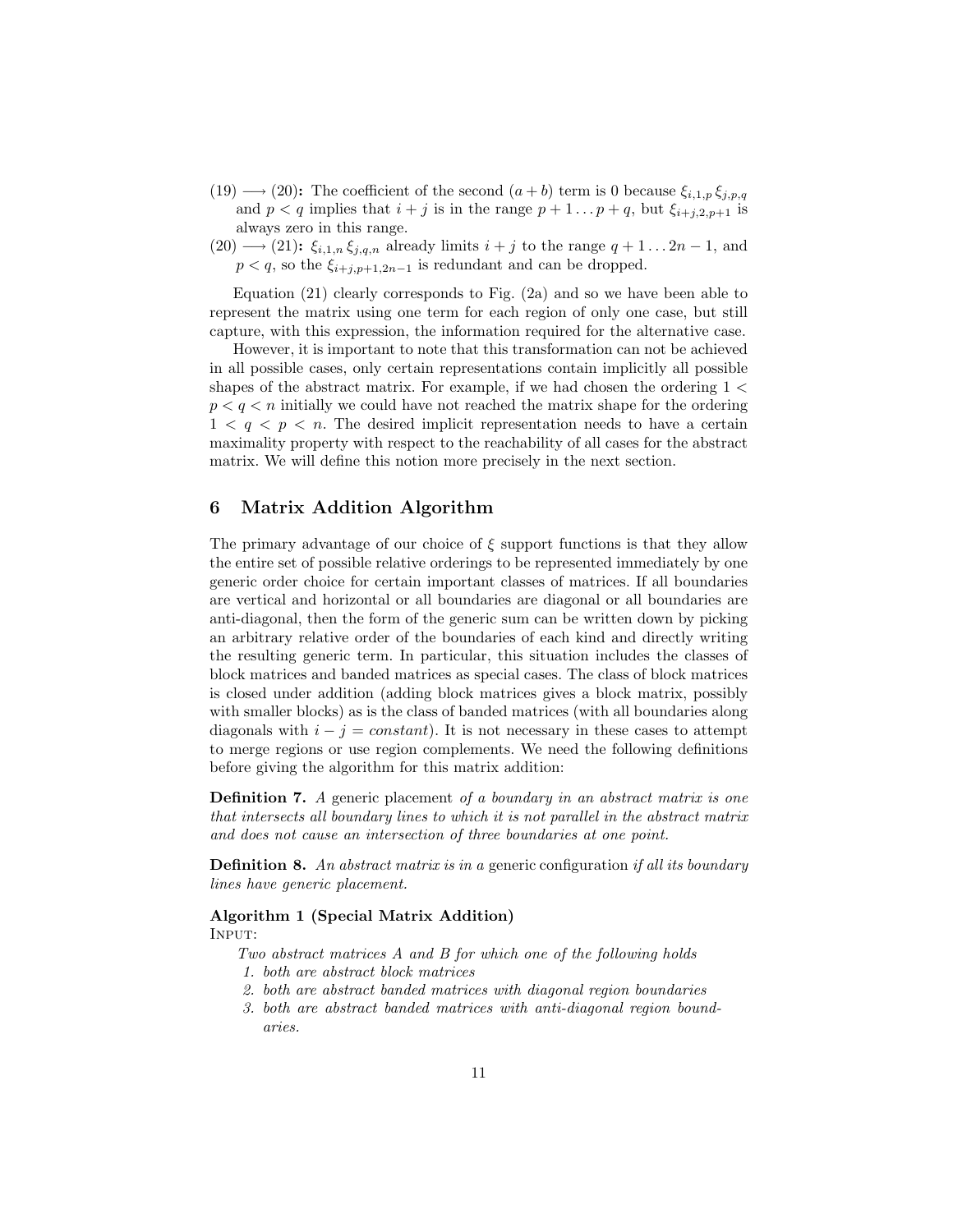#### OUTPUT:

An abstract matrix of the same form as the two inputs, with an expression for a generic entry.

#### METHOD:

- 1. Form the sets  $v(A)$ ,  $h(A)$ ,  $d(A)$ ,  $a(A)$  containing the expressions for  $j =$ expr,  $i = expr$ ,  $i - j = expr$   $i + j = expr$  defining the region boundaries in A. Likewise for B. If  $d(A)$  or  $d(B)$  are non empty, then the other sets must be empty. If  $a(A)$  or  $a(B)$  are non empty, then the other sets must be empty. If any of  $v(A)$ ,  $v(B)$ ,  $h(A)$ ,  $h(B)$  are non empty then the diagonal and anti-diagonal sets will be empty.
- 2. Impose an arbitrary order on each of these sets (if one has not been imposed already).
- 3. Form the sets  $\mathsf{v}(C) = \mathsf{v}(A) \cup \mathsf{v}(B)$ ,  $\mathsf{h}(C) = \mathsf{h}(A) \cup \mathsf{h}(B)$ ,  $\mathsf{d}(C) = \mathsf{d}(A) \cup \mathsf{d}(B)$ , and  $a(C) = a(A) \cup a(B)$

Impose an arbitrary order on the sets  $v(C)$ ,  $h(C)$ ,  $d(C)$  and  $a(C)$  that

(a) is consistent with the orders on  $v(X)$ ,  $h(X)$ ,  $d(X)$  and  $a(X)$  for  $X = A$ and  $X = B$ 

(b) places the resulting abstract matrix in generic configuration. Let  $\mathsf{v}(C)_k, \mathsf{h}(C)_k, \mathsf{d}(C)_k$  and  $\mathsf{a}(C)_k$  denote the k-th element of the corresponding set in the imposed order.

Let  $\mathsf{v}(C)_0 = 1$ ,  $\mathsf{v}(C)_{\# \mathsf{v}(C)+1} = \text{#cols} + 1$ Let  $h(C)_0 = 1$ ,  $v(C)_{\#h(C)+1} = \#rows$ rows + 1 Let  $d(C)_0 = 1 - \text{\#cols}, d(C)_{\text{\#d}(C)+1} = \text{\#rows}$ Let  $\mathsf{a}(C)_0 = 2$ ,  $\mathsf{a}(C)_{\# \mathsf{d}(C)+1} = \text{#rows} + \text{#cols} + 1$ 

- 4. Form the regions, depending on input cases 1 to 3 respectively, 1:  $\xi_{i,\text{h}(C)_h,\text{h}(C)_{h+1}} \xi_{j,\text{v}(C)_k,\text{v}(C)_{k+1}}$  for  $h = 0.\# \text{h}(C), k = 0.\# \text{v}(C),$ 2:  $\xi_{i-j,d(C)_h,d(C)_{h+1}}$  for  $h=0$ . #d(C), 3:  $\xi_{i-j,a(C)_h,a(C)_{h+1}}$  for  $h=0.\#a(C)$
- 5. Construct the expression. Multiply the  $\xi$  term for each region by the corresponding sum of a term from A and a term from B.

**Theorem 1.** Algorithm 1 gives an expression that correctly evaluates all elements of  $A+B$  under any permitted reordering of the boundaries.

We omit the proof for theorem 1 as it is a lengthy and tedious case analysis. Instead we now consider the general case.

In order to generalise algorithm 1, we observe that to represent the maximal number of possible regions in a matrix, we have to choose boundary placements such that at most two boundary lines intersect at a single point. However, the generic configuration of an abstract matrix then possibly has intersection points of two boundary lines outside the boundaries of the matrix. But it is easy to see that we can always embed a given abstract matrix as a rectangular submatrix into a larger abstract matrix that contains the intersection points, such that at most two boundary lines intersect, as summarised in the following two results: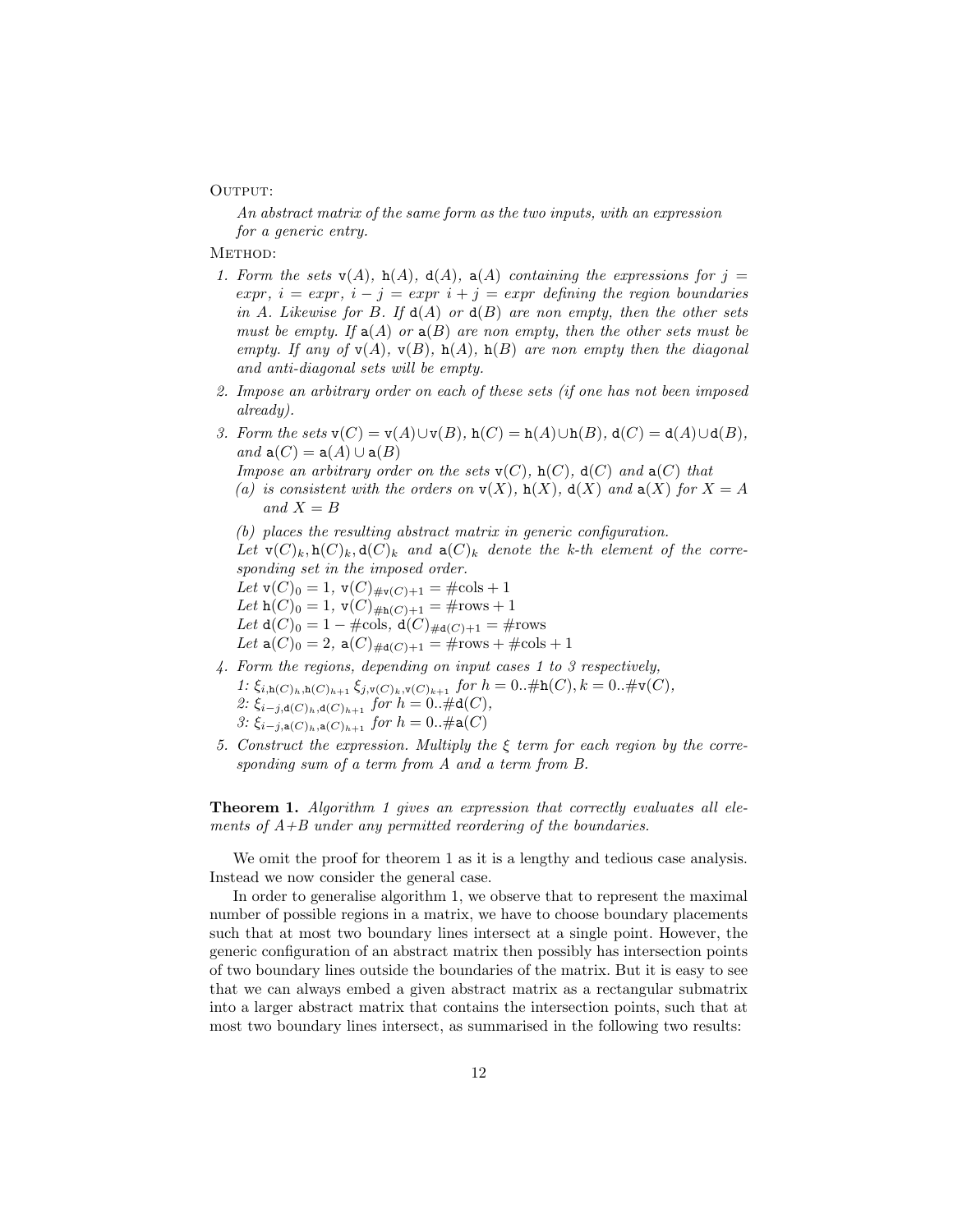Lemma 1. Every abstract matrix may be written as a submatrix of an abstract matrix in generic configuration, possibly after a shift of indices.

Theorem 2. Given two abstract matrices A, B in generic configuration. Then let  $(v(A), h(A), d(A), a(A))$  and  $(v(B), h(B), d(B), a(B))$  be the corresponding vertical, horizontal, diagonal, and anti-diagonal boundary sets as defined in algorithm 1. It is then possible to impose orders on the unions of the boundary sets  $(\mathbf{v}(A)\cup\mathbf{v}(B), \mathbf{h}(A)\cup\mathbf{h}(B), \mathbf{d}(A)\cup\mathbf{d}(B), \mathbf{a}(A)\cup\mathbf{a}(B))$  such that the resulting boundaries are in generic placement, possibly in a submatrix of a larger matrix.

Again we omit the proofs and now present a method for the addition of general abstract matrices based on the results. Although we have not discovered any counterexamples, we have not as yet proven its correctness in all cases.

## Algorithm 2 (General Matrix Addition)

Input:

Two abstract matrices A and B in generic configuration.

OUTPUT:

An abstract matrix in generic configuration and an expression for the generic entry.

METHOD:

- 1. Form the sets  $v(A)$ ,  $h(A)$ ,  $d(A)$ , and  $a(A)$  containing the expressions for  $j = expr, i = expr, i - j = expr i + j = expr$  defining the region boundaries in A. Likewise for B.
- 2. Impose an arbitrary order on each of these sets (if one has not yet been imposed).
- 3. Form the sets  $\mathsf{v}(C) = \mathsf{v}(A) \cup \mathsf{v}(B)$ ,  $\mathsf{h}(C) = \mathsf{h}(A) \cup \mathsf{h}(B)$ ,  $\mathsf{d}(C) = \mathsf{d}(A) \cup \mathsf{d}(B)$ , and  $a(C) = a(A) \cup a(B)$

Impose an arbitrary order on the sets  $v(C)$ ,  $h(C)$ ,  $d(C)$  and  $a(C)$  that (a) is consistent with the orders on  $v(X)$ ,  $h(X)$ ,  $d(X)$  and  $a(X)$  for  $X = A$ and  $X = B$ 

```
(b) places the resulting abstract matrix in generic configuration.
It may be necessary to embed in a larger matrix to do this.
Let \mathsf{v}(C)_k, \mathsf{h}(C)_k, \mathsf{d}(C)_k and \mathsf{a}(C)_k denote the k-th element of the corre-
sponding set in the imposed order.
Let \mathsf{v}(C)_0 = 1, \mathsf{v}(C)_{\# \mathsf{v}(C)+1} = \#\text{cols} + 1
```
Let  $h(C)_0 = 1$ ,  $v(C)_{\#h(C)+1} = \#rows + 1$ Let  $d(C)_0 = 1 - \text{#cols}, d(C)_{\text{#d}(C)+1} = \text{#rows}$ Let  $\mathsf{a}(C)_0 = 2$ ,  $\mathsf{a}(C)_{\# \mathsf{d}(C)+1} = \# \text{rows} + \# \text{cols} + 1$ 

4. Form the regions

 $\xi_{i,h(C)_{h},h(C)_{h+1}} \xi_{j,v(C)_{k},v(C)_{k+1}} \xi_{i-j,\mathrm{d}(C)_{l},\mathrm{d}(C)_{l+1}} \xi_{i-j,\mathrm{a}(C)_{m},\mathrm{a}(C)_{m+1}}$ for  $h = 0$ ..# $h(C)$ ,  $k = 0$ ..# $v(C)$ ,  $l = 0$ ..# $d(C)$ ,  $m = 0$ ..# $a(C)$ Note: if any of the sets are empty, the corresponding  $\xi$  factors are 1.

5. Construct the expression.

Multiply the  $\xi$  term for each region by the corresponding sum of a term from A and a term from B.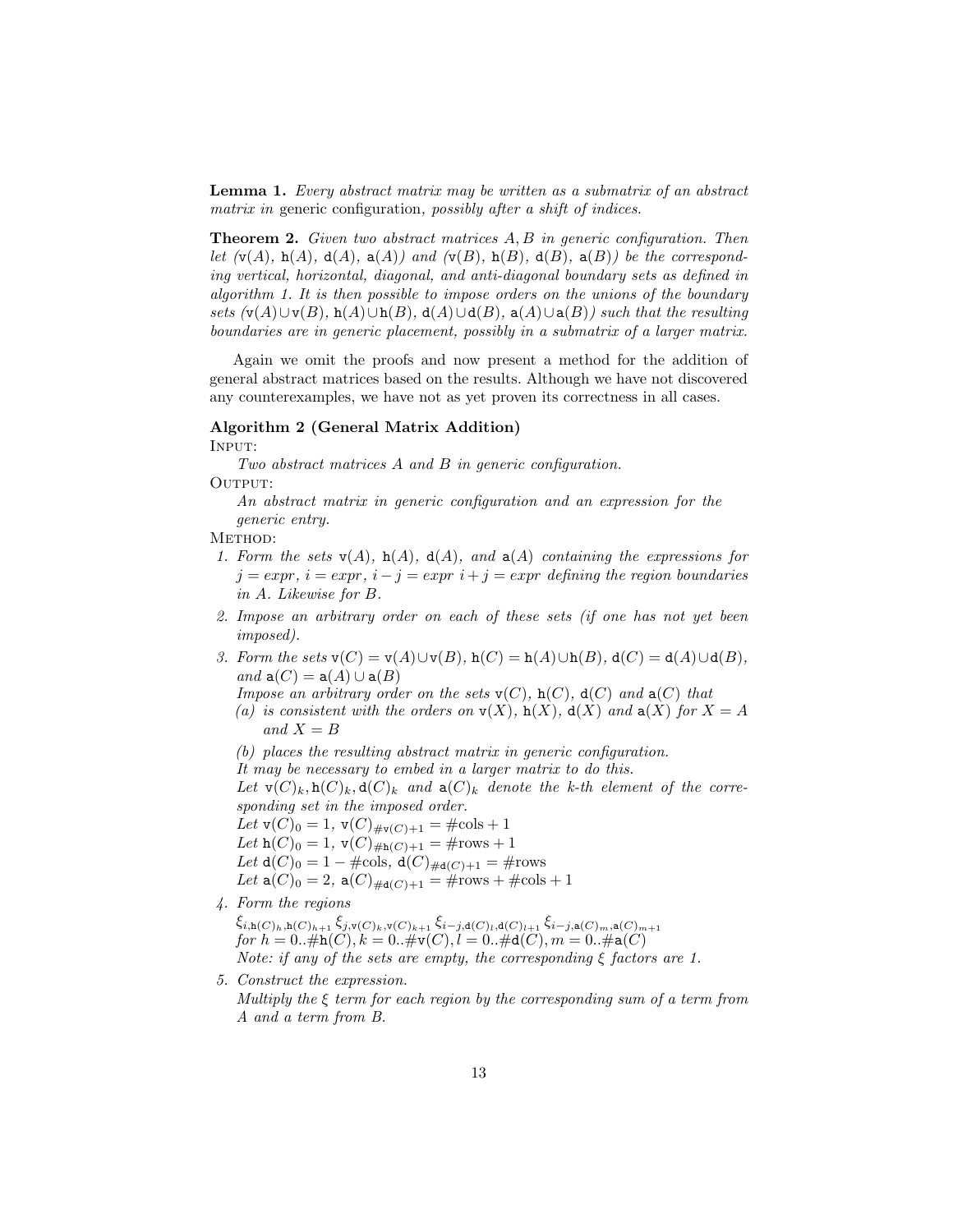#### 7 Block Matrix Example

As a further example of our matrix addition algorithm we consider the problem of adding two 2 × 2 block matrices  $A_{n-1\times m-1}+B_{n-1\times m-1}\colon$ 

 $\sqrt{2}$  $\begin{array}{c|c|c|c} \hline \multicolumn{1}{c|}{\textbf{1}} & \multicolumn{1}{c|}{\textbf{1}} \\ \multicolumn{1}{c|}{\textbf{2}} & \multicolumn{1}{c|}{\textbf{3}} \\ \multicolumn{1}{c|}{\textbf{4}} & \multicolumn{1}{c|}{\textbf{5}} \\ \multicolumn{1}{c|}{\textbf{5}} & \multicolumn{1}{c|}{\textbf{6}} \\ \multicolumn{1}{c|}{\textbf{6}} & \multicolumn{1}{c|}{\textbf{7}} \\ \multicolumn{1}{c|}{\textbf{7}} & \multicolumn{1}{c|}{\textbf{8}} \\$  $a \ldots a b \ldots b$ . . . . . . . . . . . .  $a \ldots a b \ldots b$  $c \ldots c \, d \ldots d$ . . . . . . . . . . . .  $[c \dots c \, d \dots d]$ 1  $\frac{1}{2}$  $^{+}$  $\sqrt{2}$  $\begin{array}{c|c|c|c} \hline \multicolumn{1}{c|}{\textbf{1}} & \multicolumn{1}{c|}{\textbf{1}} \\ \multicolumn{1}{c|}{\textbf{2}} & \multicolumn{1}{c|}{\textbf{3}} \\ \multicolumn{1}{c|}{\textbf{4}} & \multicolumn{1}{c|}{\textbf{5}} \\ \multicolumn{1}{c|}{\textbf{5}} & \multicolumn{1}{c|}{\textbf{6}} \\ \multicolumn{1}{c|}{\textbf{6}} & \multicolumn{1}{c|}{\textbf{7}} \\ \multicolumn{1}{c|}{\textbf{7}} & \multicolumn{1}{c|}{\textbf{8}} \\$  $a' \ldots a' b' \ldots b'$ . . . . . . . . . . . .  $a' \ldots a' b' \ldots b'$  $c' \ldots c' d' \ldots d'$ . . . . . . . . . . . .  $c' \ldots c' d' \ldots d'$ 1 7 7 7 7 7 7 7 7 5  $=\begin{bmatrix} a_{k\times l} & b_{k\times m-l} \\ a_{k\times l} & b_{k\times m-l} \end{bmatrix}$  $c_{n-k\times l} d_{n-k\times m-l}$  $\Big]+ \begin{bmatrix} a'_{k' \times l'} & b'_{k' \times m-l'} \ c'_{n-k' \times l'} & d'_{n-k' \times m-l'} \end{bmatrix}$ –

We get 4 different shapes for the combination of the blocks in the sum matrix:

$$
(a) \left[ -1 - \frac{1}{2} - \frac{1}{2} - \frac{1}{2} \right] \quad (b) \left[ -\frac{1}{2} - \frac{1}{2} - \frac{1}{2} \right] \quad (c) \left[ -1 - \frac{1}{2} - \frac{1}{2} - \frac{1}{2} \right] \quad (d) \left[ -\frac{1}{2} - \frac{1}{2} - \frac{1}{2} - \frac{1}{2} - \frac{1}{2} \right]
$$

which leads to nine different cases, depending on the order of the index variables  $k, l, k', l'$ :

$$
(a)\colon \ \ k=k', l=l'
$$

(b): 
$$
k < k', l = l'
$$
 or  $k > k', l = l'$ 

- (c):  $k = k', l < l'$  or  $k = k', l > l'$
- (d):  $k < k', l < l'$  or  $k > k', l < l'$  or  $k < k', l > l'$  or  $k > k', l > l'$

Observe that we assume that the index variables are strictly within the boundaries, i.e., none of the blocks in the original matrices vanish.

After constructing all possible disjoint regions we get the following sum of region terms:  $\mathcal{D}^{\mathcal{D}}$ 

$$
\xi_{i,1,k}\xi_{j,1,l}\xi_{i,1,k'}\xi_{j,1,l'}(a+a') + \xi_{i,1,k}\xi_{j,1,l}\xi_{i,1,k'}\xi_{j,l',m}(a+b')
$$
\n+ 
$$
\xi_{i,1,k}\xi_{j,1,l}\xi_{i,k',n}\xi_{j,1,l'}(a+c') + \xi_{i,1,k}\xi_{j,1,l}\xi_{i,k',n}\xi_{j,l',m}(a+d')
$$
\n+ 
$$
\xi_{i,1,k}\xi_{j,l,m}\xi_{i,1,k'}\xi_{j,1,l'}(b+a') + \xi_{i,1,k}\xi_{j,l,m}\xi_{i,1,k'}\xi_{j,l',m}(b+b')
$$
\n+ 
$$
\xi_{i,1,k}\xi_{j,l,m}\xi_{i,k',n}\xi_{j,1,l'}(b+c') + \xi_{i,1,k}\xi_{j,l,m}\xi_{i,k',n}\xi_{j,l',m}(b+d')
$$
\n+ 
$$
\xi_{i,k,n}\xi_{j,1,l}\xi_{i,1,k'}\xi_{j,1,l'}(c+a') + \xi_{i,k,n}\xi_{j,1,l}\xi_{i,1,k'}\xi_{j,l',m}(c+b')
$$
\n+ 
$$
\xi_{i,k,n}\xi_{j,1,l}\xi_{i,k',n}\xi_{j,1,l'}(c+c') + \xi_{i,k,n}\xi_{j,1,l}\xi_{i,k',n}\xi_{j,l',m}(c+d')
$$
\n+ 
$$
\xi_{i,k,n}\xi_{j,l,m}\xi_{i,1,k'}\xi_{j,1,l'}(d+a') + \xi_{i,k,n}\xi_{j,1,n}\xi_{i,1,k'}\xi_{j,l',m}(d+b')
$$
\n+ 
$$
\xi_{i,k,n}\xi_{j,l,m}\xi_{i,k',n}\xi_{j,1,l'}(d+c') + \xi_{i,k,n}\xi_{j,l,m}\xi_{i,k',n}\xi_{j,l',m}(d+d')
$$

Our algorithm now selects one maximal expression, which is one of the  $3 \times 3$ matrices under case (d), e.g., the first case with order  $(k < k', l < l')$ . This corresponds to the left matrix below. Observe, that the choice of variable orderings is independent for the vertical and horizontal parameters in this particular case.

$$
1 < k < k' < n; \ 1 < l < l' < m \qquad \qquad 1 < k' < k < n; \ 1 < l' < l < m \qquad \qquad 1 < k' < k < n; \ 1 < l' < l < m \qquad \qquad \left[ \frac{a + a'_{\cdot} b + a'_{\cdot} b + b'}{c + a'_{\cdot} d + a'_{\cdot} d + b'} \right] \qquad \qquad \left[ \frac{a + a'_{\cdot} a + b'_{\cdot} b + b'}{a + c'_{\cdot} a + d'_{\cdot} b + d'} \right]
$$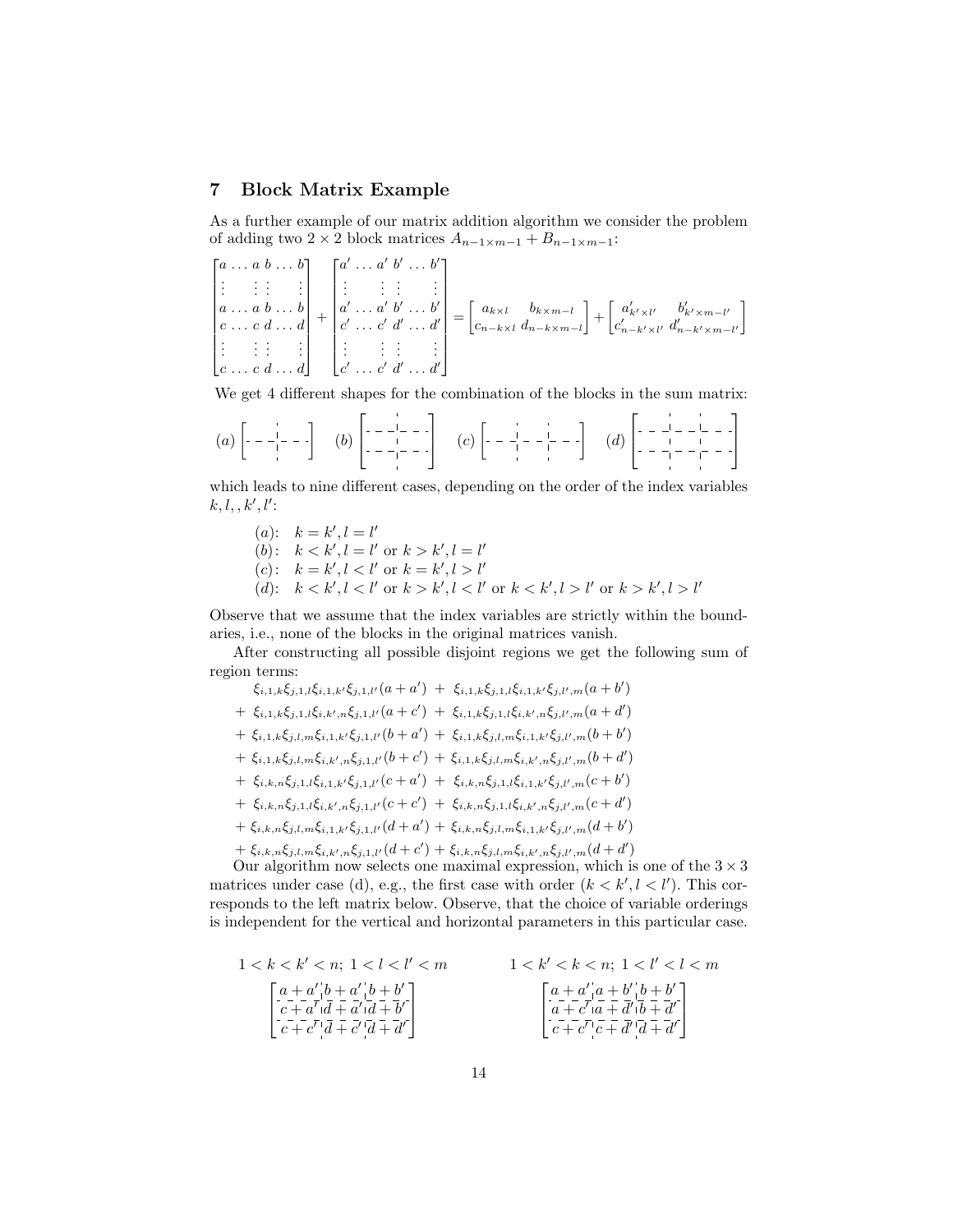We now observe what happens if we rewrite the expression for the left matrix above into the right matrix above by changing the variable ordering. Here the right hand side to the last case in (d), respectively. Firstly, after fixing the order for the chosen maximal representation we get the following reduced sum of region expressions.

$$
\xi_{i,1,k}\xi_{j,1,l}(a+a') + \xi_{i,1,k}\xi_{j,l,l'}(b+a') + \xi_{i,1,k}\xi_{j,l',m}(b+b')
$$
  
+ 
$$
\xi_{i,k,k'}\xi_{j,1,l}(c+a') + \xi_{i,k',n}\xi_{j,1,l}(c+c') + \xi_{i,k,k'}\xi_{j,l,l'}(d+a')
$$
  
+ 
$$
\xi_{i,k,k'}\xi_{j,l',m}(d+b') + \xi_{i,k',n}\xi_{j,l,l'}(d+c') + \xi_{i,k',n}\xi_{j,l',m}(d+d')
$$

After changing the ordering of variables the  $\xi$  terms are rewritten using the algorithm of the previous section, which will introduce sums of  $\xi$  terms as well as negative regions:

$$
(\xi_{i,1,k'}\xi_{j,1,l'} + \xi_{i,1,k'}\xi_{j,l',l} + \xi_{i,k',k}\xi_{j,1,l'} + \xi_{i,k',k}\xi_{j,l',l})(a + a')
$$
  
+  

$$
(-\xi_{i,1,k'}\xi_{j,l',l} - \xi_{i,k',k}\xi_{j,l',l})(b + a')
$$
  
+  

$$
(\xi_{i,1,k'}\xi_{j,l',l} + \xi_{i,1,k'}\xi_{j,l,m} + \xi_{i,k',k}\xi_{j,l',l} + \xi_{i,k',k}\xi_{j,l,m})(b + b')
$$
  
+  

$$
(-\xi_{i,k',k}\xi_{j,1,l'} - \xi_{i,k',k}\xi_{j,l',l})(c + a')
$$
  
+  

$$
(\xi_{i,k',k}\xi_{j,1,l'} + \xi_{i,k,n}\xi_{j,1,l'} + \xi_{i,k',k}\xi_{j,l',l} + \xi_{i,k,n}\xi_{j,l',l})(c + c')
$$
  
+  

$$
(-\xi_{i,k',k}\xi_{j,l',l} - \xi_{i,k',k}\xi_{j,l',l})(d + a')
$$
  
+  

$$
(-\xi_{i,k',k}\xi_{j,l',l} - \xi_{i,k',k}\xi_{j,l',l})(d + c')
$$
  
+  

$$
(\xi_{i,k',k}\xi_{j,l',l} - \xi_{i,k,n}\xi_{j,l',l})(d + c')
$$

Finally subsequent simplification of the above sum yields a new expression that corresponds indeed to the desired result matrix. Moreover, the result is again a maximal representation and thus would allow for further transformation into any one of the 8 other cases.

$$
\xi_{i,1,k'}\xi_{j,1,l'}(a+a') + \xi_{i,1,k'}\xi_{j,l',l}(a+b') + \xi_{i,k',k}\xi_{j,1,l'}(a+c')
$$
  
+ 
$$
\xi_{i,k',k}\xi_{j,l',l}(a+d') + \xi_{i,1,k'}\xi_{j,l,m}(b+b') + \xi_{i,k',k}\xi_{j,l,m}(b+d')
$$
  
+ 
$$
\xi_{i,k,n}\xi_{j,1,l'}(c+c') + \xi_{i,k,n}\xi_{j,l',l}(c+d') + \xi_{i,k,n}\xi_{j,l,m}(d+d')
$$

# 8 Conclusion

We have presented an approach to abstract matrix addition, that enables reasoning on arithmetic closure properties for classes of structured matrices. The approach addresses the shortcomings of our previous approach as presented in [7] that uses half-plane constraints as support functions and that can suffer combinatorial problems in that all regions of all resulting matrix cases have to be represented explicitly. The new approach instead works with a more compact representation that implicitly contains all possible cases and therefore scales up better during a sequence of computations.